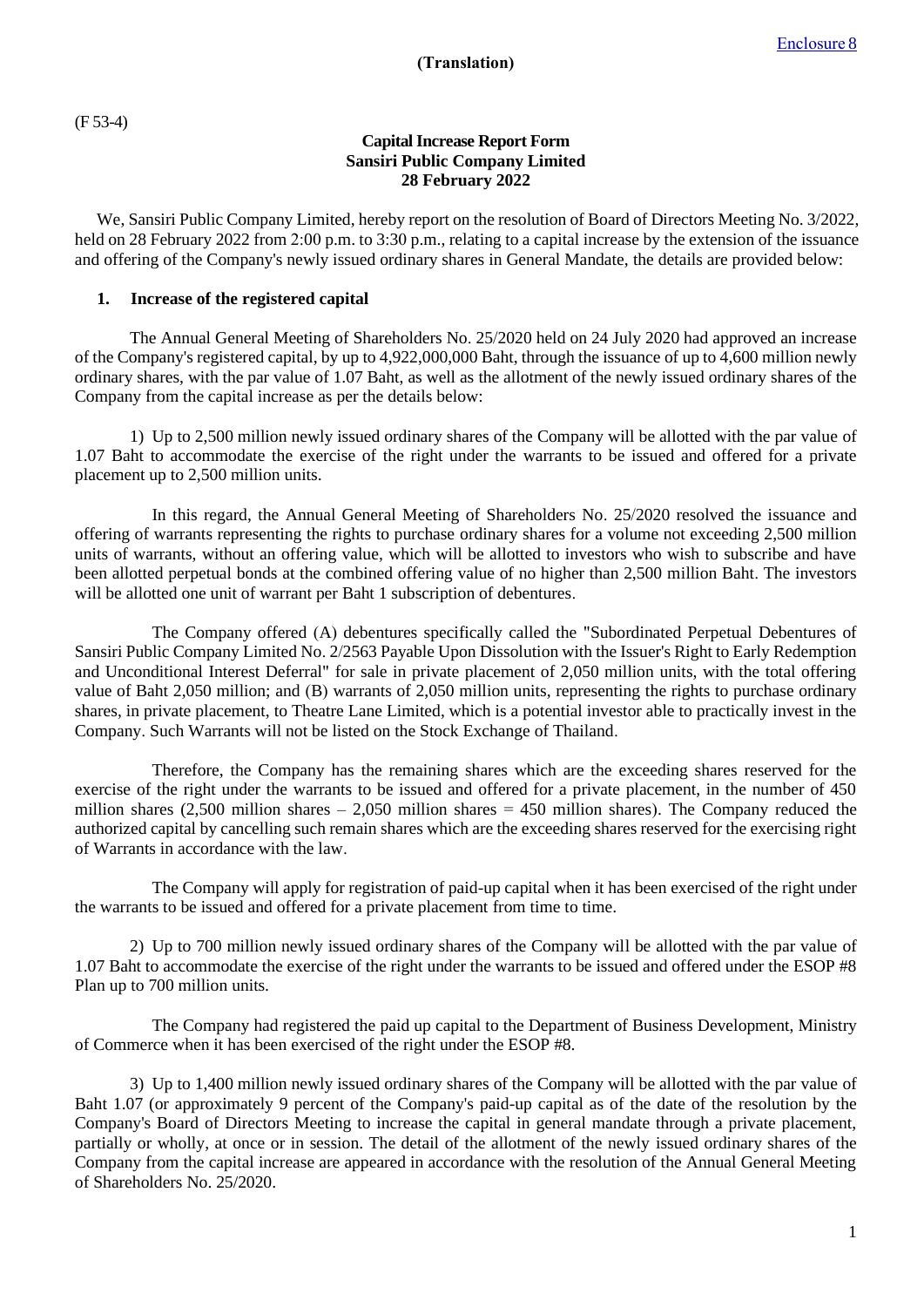## **(Translation)**

Then, the Annual General Meeting of Shareholders No. 26/2021 held on 30 April 2021 resolved to approve the extension of the allocation of the Company's newly issued ordinary shares in General Mandate up to 1,400 million shares to be offered through a private placement with the par value of 1.07 Baht which will be due on the date of the 2022 Annual General Meeting of Shareholders. The conditions for such allocation of the newly issued ordinary shares will be in accordance with the approval of the 2020 Annual General Meeting of Shareholders held on 24 July 2020 in all respects.

However, in the 2021 the Company has not issue and offer for sale of the said newly issued ordinary shares in General Mandate up to 1,400 million shares to be offered through a private placement.

In this regard, the Board of Directors Meeting No. 3/2022 held on 28 February 2022 resolved to propose for approval at the 2022 Annual General Meeting of Shareholders for the extension of the issuance and offering of the Company's newly issued ordinary shares in General Mandate up to 1,400 million shares to be allocated for offered through a private placement with the par value of 1.07 Baht which will be due on the date of the 2022 Annual General Meeting of Shareholders. The conditions for such allocation of the newly issued ordinary shares will be in accordance with the approval of the 2020 Annual General Meeting of Shareholders held on 24 July 2020 and the 2021 Annual General Meeting of Shareholders held on 30 April 2021, respectively, in all respects. The details of the capital increase are as follows:

| Type of capital increase | <b>Type of share</b> | Number of shares<br>(million shares) | Par value<br>(baht/share) | <b>Total Value</b><br>(million baht) |
|--------------------------|----------------------|--------------------------------------|---------------------------|--------------------------------------|
| ☑<br>General mandate     | Ordinary shares      | No more than<br>.400                 | 1.07                      | Not exceeding 1,498                  |

## **2. Allotment of new shares**

### **2.1 Specifying the purpose of using the proceeds**

- None –

## **2.2 General mandate**

| <b>Allotted to</b>   | <b>Type of shares</b> | Number of shares<br>(million shares) | Percent per<br>paid-up     | <b>Note</b>              |
|----------------------|-----------------------|--------------------------------------|----------------------------|--------------------------|
|                      |                       |                                      | registered capital         |                          |
| 1. Private placement | Ordinary shares       | No more than<br>.,400                | approximately<br>9 percent | Please see<br>Note $(1)$ |

#### **Note**

The Annual General Meeting of Shareholders No. 25/2020 held on 24 July 2020 and the Annual General Meeting of Shareholders No. 26/2021 held on 30 April 2021 has resolved as follows;

(1) Up to 1,400 million newly issued ordinary shares of the Company will be allotted with the par value of Baht 1.07 (or approximately 9 percent of the Company's paid-up capital as of the date of the resolution by the Company's Board of Directors Meeting to increase the capital in general mandate through a private placement, partially or wholly, at once or in session. Persons to be allotted the ordinary shares in general mandate through the private placement must not be connected persons under Notification of the Capital Market Supervisory Board No. TorChor. 21/2551 re: Rules on Connected Transactions, dated 31 August 2008 (and as amended), and the Notification of the Board of Governors of the Stock Exchange of Thailand Re: Disclosure of Information and Other Acts of Listed Companies Concerning the Connected Transactions, B.E. 2546 (2003), dated 19 November 2003 (and as amended). These investors must be in a stable financial situation, have true potential to invest in the Company, and have knowledge, ability, experience, and potential that will be beneficial for, or support, the Company's operations. This offering of the ordinary shares in general mandate through the private placement is not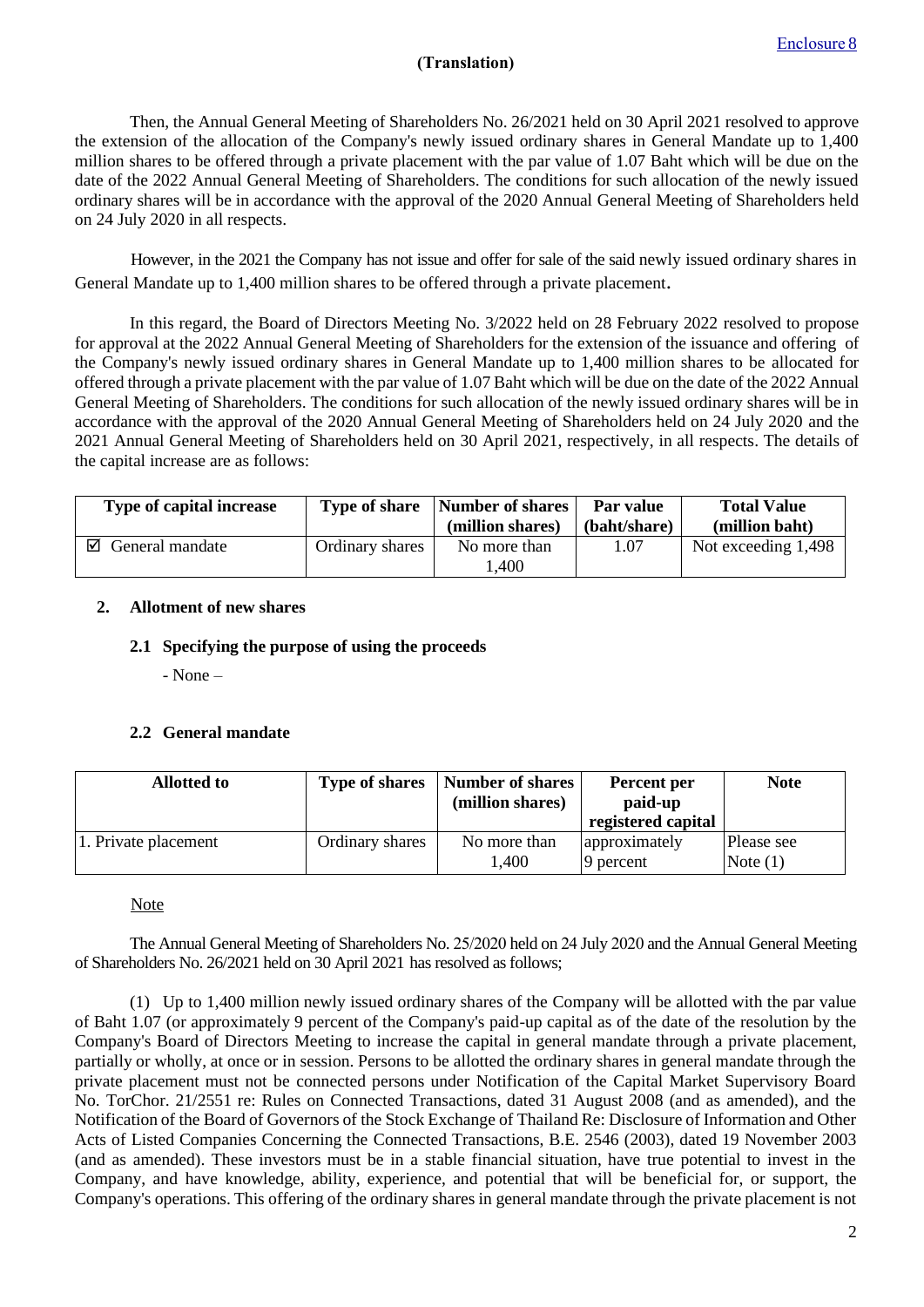# **(Translation)**

an offering of newly-issued shares for sale at a price lower than 90 percent of the market price. Market price means the weighted average price of ordinary shares of the Company on the SET at least over the previous 7, but no more than 15, consecutive business days before the date the offering price is determined. The date of the determination of the offering price must be no more than 3 business days before the first date of offering the shares to investors.

Authorized directors, or persons designated by authorized directors will be appointed and authorized to (a) determine other details necessary for, and regarding, the allotment of these ordinary shares of the Company as they consider appropriate, to the extent that this will neither be in conflict or in contravention with relevant notifications, regulations, or laws; (b) communicate, negotiate, enter, sign, and amend, agreements, applications for permission, applications for relaxation, notices, and evidence necessary for, and in connection with, the allotment of these ordinary shares of the Company including, without limitation, relevant registration with the Ministry of Commerce; communication and submission of applications for permission and relaxation, notices, and relevant documents and evidentiary materials to government or relevant agencies; and amendment and addition to, or modification of, applications or statements in those relevant documents; and listing the ordinary shares on the stock exchange; and (c) do anything necessary and relevant to ensure the successful allotment of the ordinary shares of the Company.

#### **3. Setting the date of the general meeting of shareholders to approve the capital increase and the allotment of new shares**

The Annual General Meeting of Shareholders No. 27/2022 will be held on 29 April 2022 at 2:00 p.m., by electronic meeting (E-AGM) in accordance with criteria specified in the laws on electronic meeting,

 $\boxtimes$  The recording date for the right to attend the shareholders meeting is scheduled for 16 March 2022.

 The book-closing date for the right to attend the shareholders meeting is on ..........-...............until the shareholders meeting is completed.

### **4. Approval of the capital increase and share allotment by the relevant governmental agency and conditions thereto (if any)**

4.1 The shareholders meeting must approve the extension of the issuance and offering of the Company's newly issued ordinary shares in General Mandate up to 1,400 million shares to be allocated for offered through a private placement with the par value of 1.07 Baht per share, (approximately 9 percent of the Company's paid-up registered capital as of the date that the Company's directors meeting resolves to increase capital under a general mandate) by way of private placement under a general mandate.

4.2 The Company submitted the application to increase its registered capital and paid-up capital and report the amendment to its Memorandum of Association regarding the capital increase to the Department of Business Development, the Ministry of Commerce. The Company will apply for registration of paid-up capital when it has been paid from time to time.

4.3 The Company must seek the SET's permission to list its newly issued ordinary shares from the allotment of shares by way of private placement under a general mandate on the SET after the newly issued shares are allotted and the offered shares are paid for.

#### **5. Objectives of the capital increase and plans to use the proceeds received from the capital increase**

To prepare and strengthen its finance to ensure its financial flexibility to carry out future projects, to reserve fund for working capital.

## **6. Benefits which the Company will receive from the capital increase and share allotment**

6.1 To increase the Company's capital to facilitate its operation, growth, and readiness for new projects in the future, and to increase the Company's revenue.

6.2 To repay some debt to financial institutions. This will reduce the Company's debts, interest, and related expenses, and reduce the debt-to-equity ratio.